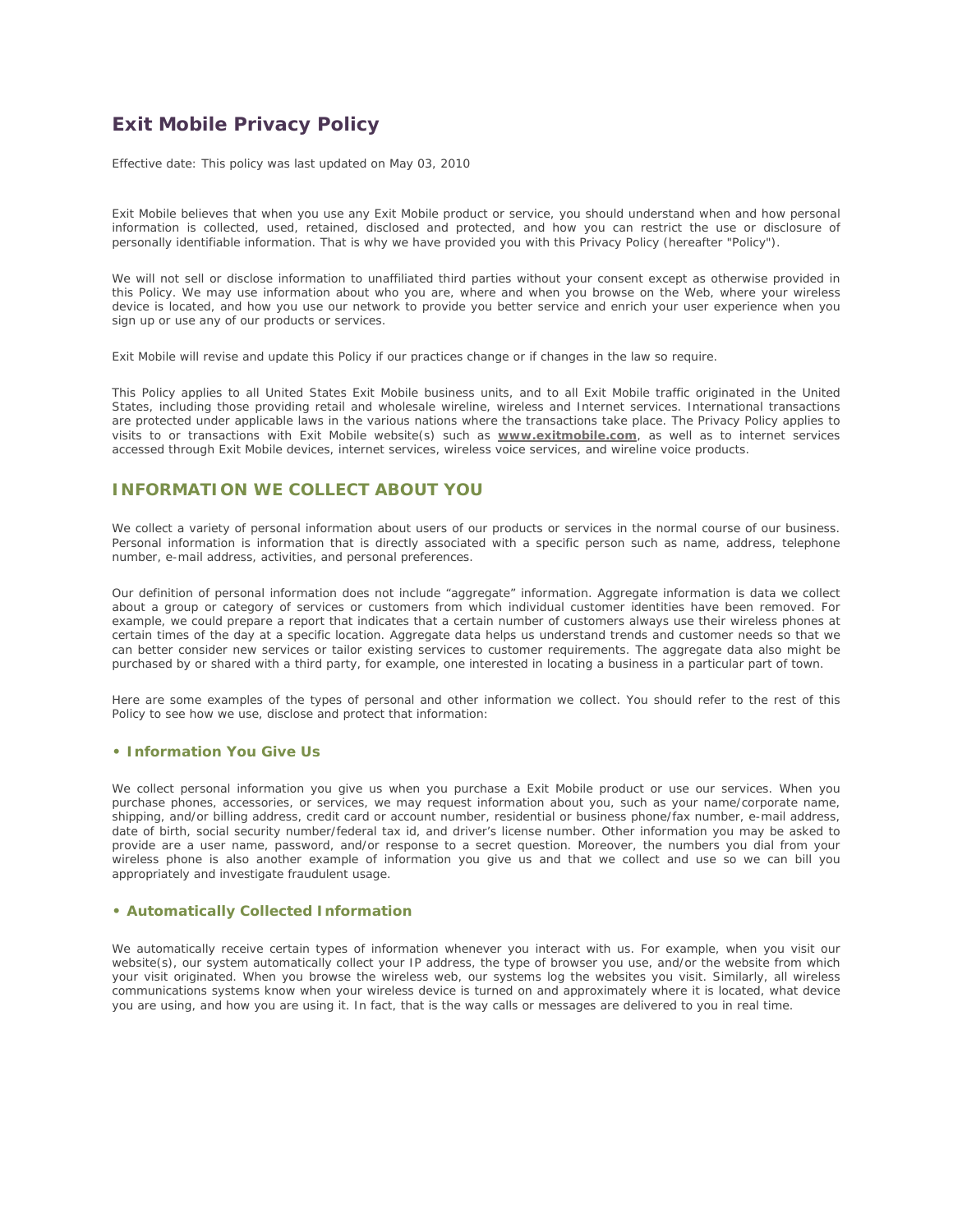#### **• Information from Other Sources**

We may obtain information about you from outside sources and add it to or combine it with your account information. For example, we may receive credit information for purposes of initiating service. We also may use commercially available demographic marketing information from third parties to help us better serve you or inform you about products or services that we think will be of interest to you. We sometimes receive updated delivery and address information from our shippers or other sources so that we can correct our records and deliver your next purchase or communication more easily. Moreover, we often receive information from the dealer from whom you purchase your wireless phone or device prior to initiating service with us.

We may also receive personal information from those application service providers that bring you services through the Exit Mobile network and with whom you subscribe. (You should always check the privacy policies of other service providers to ensure you understand your privacy choices before subscribing to any service.) Also, we may purchase lists containing your personal information from third parties for advertising purposes. We only purchase lists of individuals who have allowed third-party use of their e-mails address for marketing purposes. If you have previously requested to participate in an email advertising program, the information we receive may include your name, information on previous transactions, or any other personal information you have provided. Information we purchase from others is not protected as non-public personal information under this Policy.

#### **• Business Customers**

In a Business Agreement, our customer is a business or other entity purchasing service for employees or authorized users. If you receive certain benefits through a business or government customer's agreement with us, this Policy will generally govern your personal information. However, if you receive service where a business or government entity pays Exit Mobile for your account or is otherwise liable to Exit Mobile for the charges (for example, as guarantor if you fail to pay), we may share your account information with that entity. If you receive certain benefits tied to a Business Agreement, but you are liable for your own charges, then we may share enough account information with that entity to verify your continuing eligibility for those benefits. Please contact Exit Mobile if you have any questions about who is the liable party on your bill.

#### **USE OF PERSONAL INFORMATION**

#### **Internal Use**

In general, we use personal information to serve our customers, to enhance and extend our customer relationship, and to enable our customers to take maximum advantage of products and services we think they would enjoy. For example, by understanding how you use our website, we are able to customize and personalize your experience. More specifically, we use personal information for billing purposes, to provide services or complete transactions you have requested, to anticipate and resolve problems with your services, and to create and inform you of products or services from Exit Mobile or others that better meet your needs.

Exit Mobile uses email, short text messages, telemarketing, and direct mail to inform you about products or services we think will interest you. You can modify your preferences on receiving these types of communications by doing the following:

#### **• Current Exit Mobile Customer**

If you wish to change your preferences on receiving these types of communications, you may contact us in writing by directing your response to the Exit Mobile Privacy Officer at **privacyoffice@exitmobile.com**.

#### **• Not A Current Exit Mobile Customer**

If you wish to opt out of receiving marketing communications, you can complete an online request to tell us you preferences.

While you may choose not to receive marketing information from us, you will continue to receive invoices, customer service-related notifications, and other similar information from us electronically or otherwise.

#### **Third-Party Use**

Please review the following section to completely comprehend when Exit Mobile discloses personal information to third parties.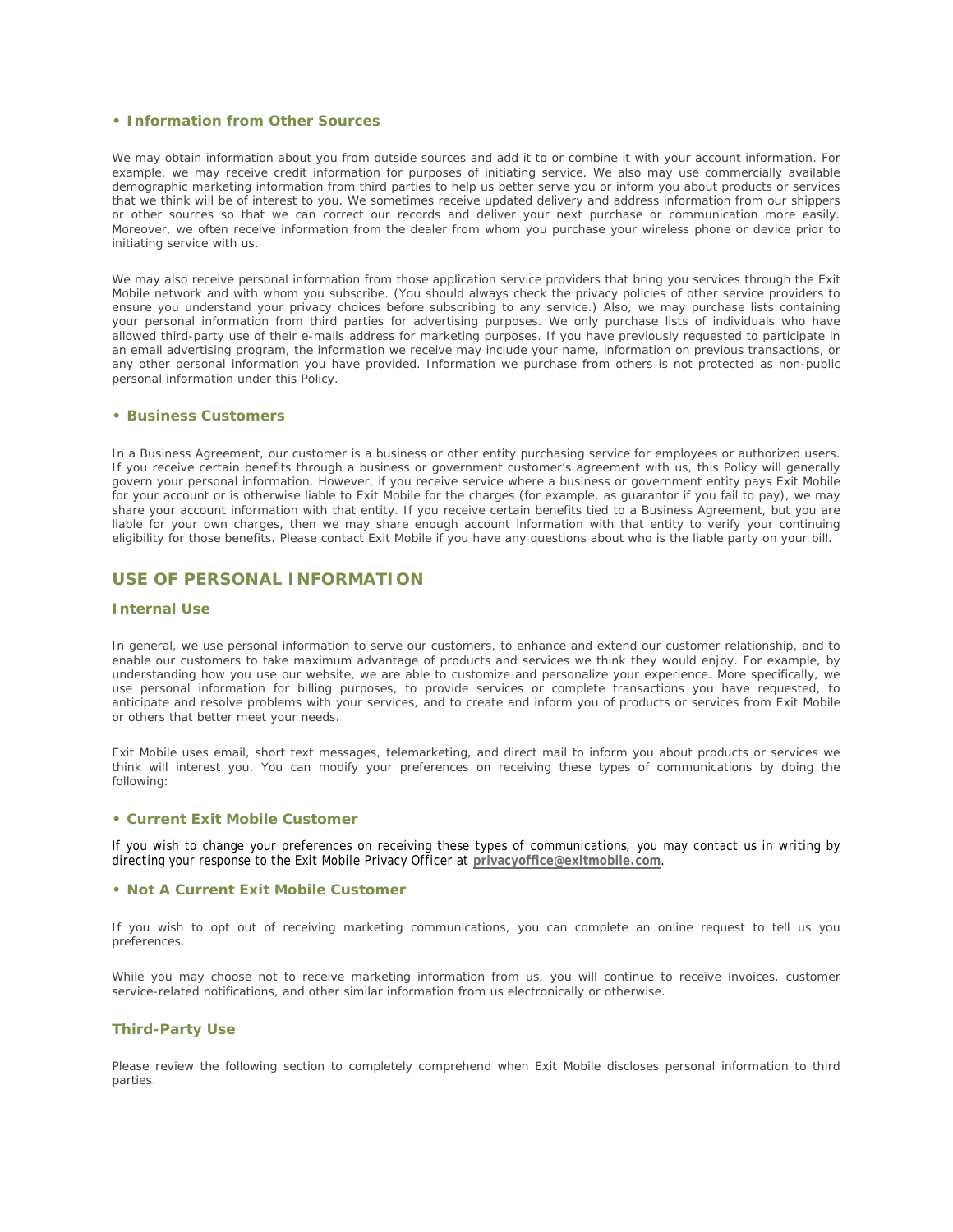## **DISCLOSURE OF PERSONAL INFORMATION**

Information about our customers is one of the most important business assets, and therefore we strive to protect it and keep it confidential. We do not sell personal information to third parties without your consent. When and what types of information Exit Mobile discloses depends on the service and in some types the choices you have made.

Exit Mobile will not disclose personal information other than in accordance with this Policy. In general, that means that you must consent to the disclosure in advance. Depending on the service, we may obtain your consent in a number of ways, including, in writing; verbally; on by clicking a button; through the use of a dialing string or button on a wireless device or handset; or at the time of initiation of a particular service offering, your consent is part of the terms and conditions to use that service.

For example, your consent to disclose personal information can be implied simply by the nature of your request, such as when you ask us to deliver an email or short message to another person. Your return address is disclosed as part of the service and your consent to do so is implied by your use of the service. To determine how personal information may be disclosed as part of a particular service, you should review the terms and conditions of use for that service.

We share personal information with third parties as necessary to complete a transaction, perform a service on our behalf (such as enhancing our ability to serve you better), or perform a service that you have requested. When the third party acts solely on our behalf, Exit Mobile does not allow them to use your information for other purposes. For example, our vendors process and print your billing statement on our behalf. They can only use the personal information we give them to produce the billing statement. When we write off an account for non-payment, Exit Mobile sometimes discloses personal information about the account to third parties such as credit bureaus. Credit bureaus may use the personal information to update their records. Exit Mobile does not currently disclose wireless numbers in any listings or published directories. If we do so in the future, you will be able to choose whether your number is listed.

Aside from our services, however, you may also want to take advantage of services and products offered by other companies utilizing our wireless service. In those cases, you will be providing information to those companies, and information about you received by those third parties will be governed by their privacy policies, not this Policy. For example, if you are roaming on the network of another carrier, information about your usage and the numbers you dial will be available to the carrier providing the service. Also, as another example, if you purchase something using our mobile Internet service, you will be disclosing personal information directly to the company facilitating the transaction, a merchant bank and the merchant. Finally, if you bought your wireless device from a third party retailer or dealer, both they and Exit Mobile will have personal information as a result of the transaction and your ongoing service with Exit Mobile. Whenever third parties have a role in any such transaction, you should review their privacy policies as well.

From time to time you may be able to participate in contests, giveaways, or other similar promotions we sponsor. Except as explained otherwise in the rules for a particular contest, giveaway, or promotion, any personal information you provide will be used in accordance with this Policy.

In addition, from time to time you may be able to participate in our surveys to help us improve our offerings and services. Except as explained otherwise in the survey, any personal information so collected will be used for our internal purposes.

Under federal law, you have a right, and we have a duty, to protect the confidentiality of information about your telephone usage, the services you buy from us, who you call, and the location of your device on our network when you make a voice call. This information is sometimes referred to as "Customer Proprietary Network Information," or "CPNI." We share CPNI and other personal information about you with affiliates of NOSVA Limited Partnership (the parent company of Exit Mobile) that provide telecommunications services to which you also subscribe. Before sharing CPNI in any other way, we will first notify you of your rights under the law, describe how we intend to use the CPNI, and give you an opportunity to opt out of such usage (or, when required by law, to opt in).

#### **BUSINESS TRANSFERS**

Information about our users, including personal information, may be disclosed as part of any merger, acquisition, sale of company assets or transition of service to another provider, as well as in the unlikely event of an insolvency, bankruptcy or receivership in which personal information would be transferred as one of the business assets of the company.

# **PROTECTION OF Exit Mobile AND OTHERS**

We disclose personal information when we believe release is appropriate to comply with the law (e.g., legal process, E911 information); to enforce or apply our customer agreements; to initiate, render, bill, and collect for services; protect our rights or property, or those of users of our services; to protect other service providers from fraudulent, abusive, or unlawful use of, or subscription to, such services; facilitate or verify the appropriate calculation of taxes, fees, or other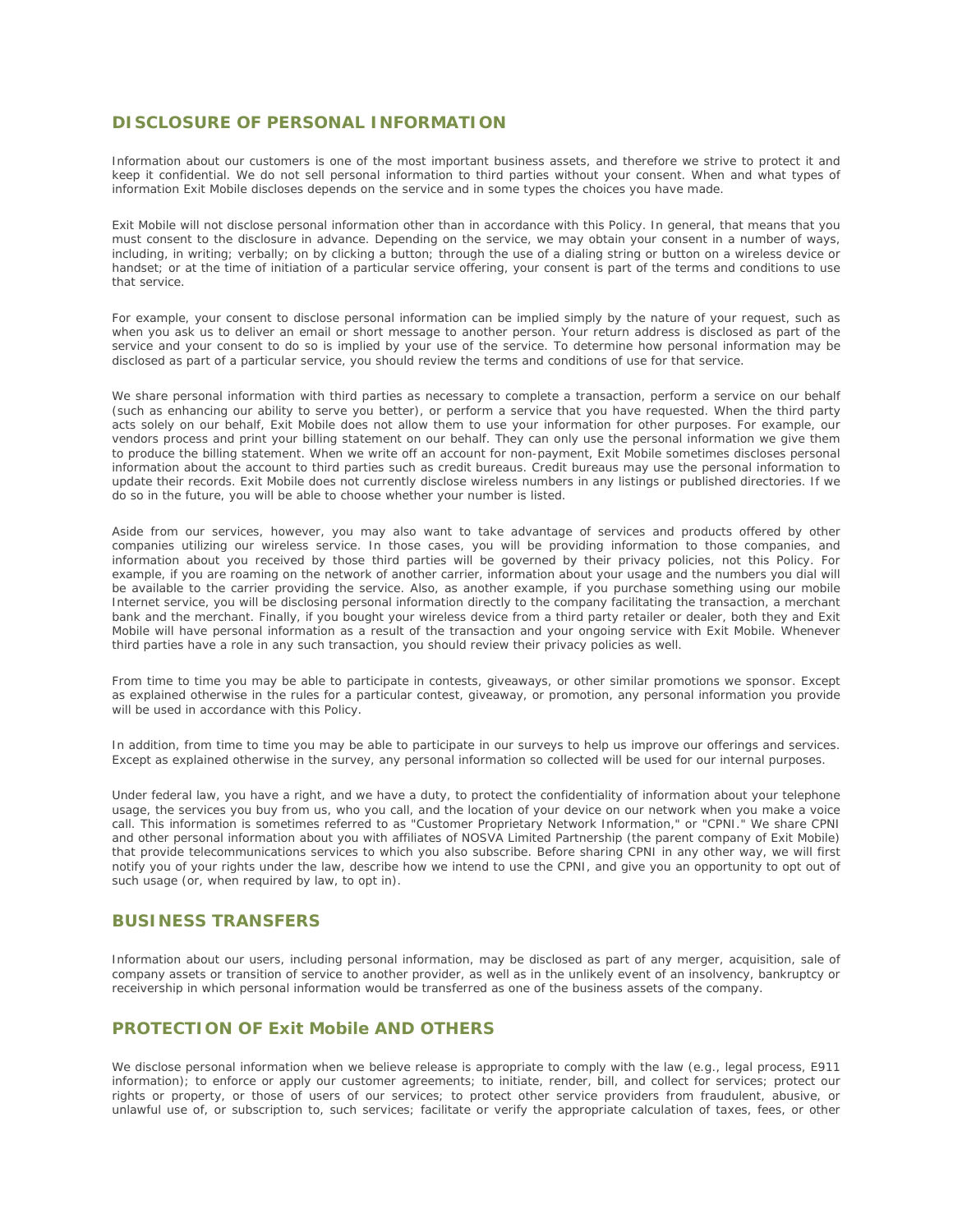obligations due to a local, state, or federal government requirement, or eligibility for government benefits; or if we reasonably believe that an emergency involving immediate danger of death or serious physical injury to any person requires disclosure of communications or justifies disclosure of records without delay.

### **CHILDREN'S ONLINE PRIVACY**

Exit Mobile understands that parents often purchase our products and services for family use, including for use by minors. Moreover, in certain instances if we make available offers and products online where a child informs us that he or she is under the age of 13, we will ask a parent to confirm his/her consent in advance of further collection, use or disclose of personal information from that child. You should be aware, however, that our products and services purchased for family use may be used by minors under 13 without Exit Mobile's knowledge. If that happens, any information collected from the usage will appear to be the personal information of the actual adult subscriber and treated as such under this Policy.

### **PRESENCE, LOCATION AND TRACKING INFORMATION**

To make wireless communications possible, our network knows the general location of your phone or wireless device whenever it is turned on. Your wireless device sends out a periodic signal to the nearest radio tower/cell site so that our network will know where to route an incoming communication and how to properly bill for the service. This is necessary to make wireless communications possible.

If you dial 9-1-1 for emergency services, we provide your call location to a public safety answering point, emergency medical service provider or emergency dispatch provider, public safety, fire service, or law enforcement official, or hospital emergency or trauma care facility. The law also permits us to disclose the call location of a device on our network without a user's consent (1) to a user's legal guardian or members of a user's immediate family in an emergency situation that involves the risk of death or serious physical harm, (2) to database management services or information providers solely to assist in delivering emergency services, (3) if we reasonably believe that an emergency involving immediate danger of death or serious physical injury to any person requires or justifies disclosure of a device's location on the network without delay. Legally required upgrades will allow us to provide a location more precise than cell site location.

In addition, we offer optional services on our GSM/GPRS network that make use of your network location. Please review the terms and conditions for each service for additional information about how the location information will be used. The location used for these services is separate from the network location information when you make a voice call.

Your wireless Internet service may also be personalized using your zip code or other location identifiers. We use this information to serve you relevant content, and we treat the information like any other personal information under this Policy.

### **USE OF COOKIES**

Exit Mobile website(s) also use "cookies," which may be sent by contractors that we use to track how our website(s) are used. They allow us to serve you more efficiently, when you visit our sites. When you use our sites, we or our contractors send a cookie to your computer. "Cookies" are small files placed on your computer's hard drive by a website when you visit. These files identify your computer and record your preferences and other data about your visit so that when you return to the site, the site knows who you are and can personalize your visit. For example, if you entered your zip code on a visit to our site, when you return you will see information about how our websites are used and how to improve them. Consequently, cookies are often tied to the use of personally identifiable information while using our site and some functionality may be lost if you choose not to accept the use of cookies.

In general, we use cookies to collect information so that we can determine how to improve our site by seeing which areas, features and products are most popular; to personalize the site and make recommendations based on products you have liked in the past as well as to improve the site experience; and to complete transactions you have requested. Advertisers that serve ads on our site may also use their own cookies. Such outside cookies are governed by the privacy policies of the entities placing the ads, and are not subject to this Policy.

We also use a session-based cookie that maintains a user's session for continuity of navigation while viewing the site. After closing the browser the session cookie simply terminates.

With wireless Internet service, cookies are also used by our suppliers and third party vendors to facilitate the various services and information offered. Depending on the phone or device being used, cookies may be stored locally on the phone or device, or on servers operated by Exit Mobile. This Internet cookie-like functionality is in place for the same reasons and designed for the same purposes as cookies placed on your computer when interacting with internet websites. Each site you visit while using the wireless Internet service is controlled by a separate company and their individual privacy policies will govern information they receive automatically from the cookie or information you voluntarily provide.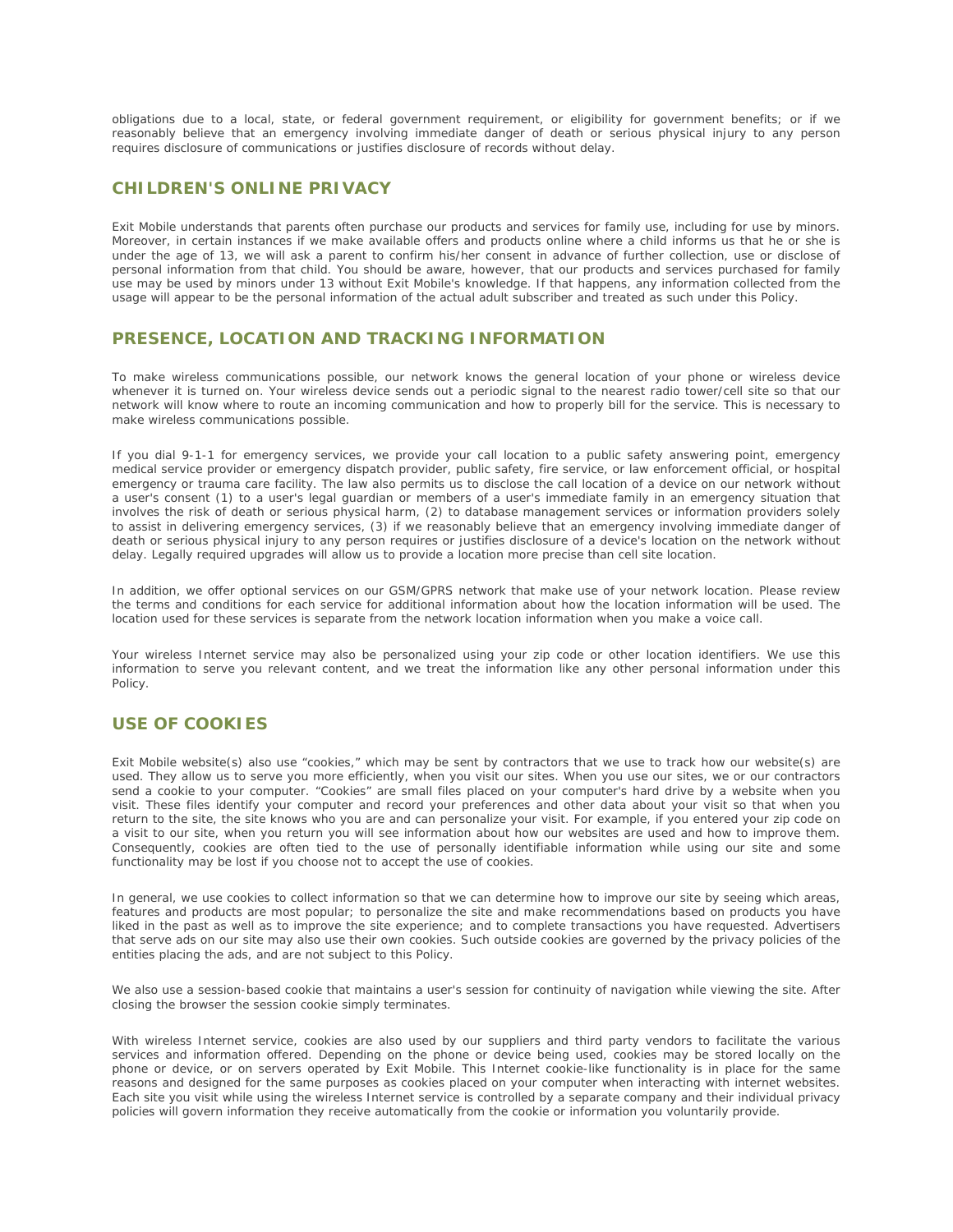#### **USE OF BEACONS**

A web beacon, also known as a web bug, is a small, graphic image on a web page, web-based document or in an e-mail message that is designed to allow the site owner or a third party to monitor the address and other information of the site viewing the item. Web beacons are often invisible to the user because they are typically very small (only 1-by-1 pixel) and the same color as the background of the Web page, document or e-mail message. Web beacons are represented as HTML IMG tags in the Web page; users can click on "view profiles" of the web page to see whether the page is using a web beacon. Web beacons collect the IP address of the computer to which the web beacon is sent, the URL of the page from which the web beacon comes, and the time it was viewed. Web beacons can also be linked to personal information.

Exit Mobile may place web beacons on its site in conjunction with cookies to monitor how visitors are navigating and/or interacting with the site. Exit Mobile does not link web beacons to a visitor's personal information and generally does not permit third parties, other than those working on our behalf, to place them on our site.

# **NETWORK AND INFORMATION SECURITY**

We maintain a variety of physical, electronic, and procedural safeguards to guard your personal information. We require our employees to protect the privacy of information about our customers and expect our partners and suppliers to so as well. You can feel confident that your individual information will be protected when you access your account or order products or services from our website(s).

When you are ordering new services or products through the Exit Mobile website(s), we employ the Secure Sockets Layer (SSL) protocol for the transmission of the information from you to us. Also, we use encryption technologies to protect your account information when you are viewing your bill on our Website or via email. You should be aware that Exit Mobile has no control over the security of other sites on the Internet you might visit, interact with, or from which you buy products or services.

### **PROTECTING PERSONAL INFORMATION**

An important part of ensuring the security of personal information is your own effort to protect against unauthorized access to your wireless device and the personal information contained in it and where applicable, on your SIM card. Therefore, before discarding your phone or PDA, trading it in or giving it away, be sure you remove and retain your SIM card and follow the manufacturer's instructions for deleting all personal information on the device itself. (This can be found in your owner's manual or the manufacturer's web site.)

Moreover, you should keep your user name, password or other access information safe and confidential to protect against unauthorized access to your account information and services. Also, you must adopt passwords that others may not guess easily.

# **RECEIPT OF MARKETING MESSAGES ON WIRELESS DEVICE FROM THIRD PARTIES**

You should be aware that not all advertisements appearing on or delivered to your mobile phone or device are authorized by Exit Mobile. We have developed and implemented systems in our network to reduce unsolicited bulk short text messages, but we cannot at this time block all such messages. We continue to look for other options to reduce these unsolicited bulk messages. If you have an email account with Exit Mobile, this service is subject to unsolicited messages as any other email service.

It is unlawful for any third party to make any unsolicited telemarketing call using an autodialer or to send a prerecorded message to wireless phone or device. You should report any such unsolicited calls to the Federal Communications Commission.

### **COMPLIANCE WITH LAWS**

Though we make every effort to preserve user privacy, we may need to disclose personal information when required by law wherein we would have a good-faith belief that such action is necessary to comply with a current judicial proceeding, a court order or legal process served on our websites.